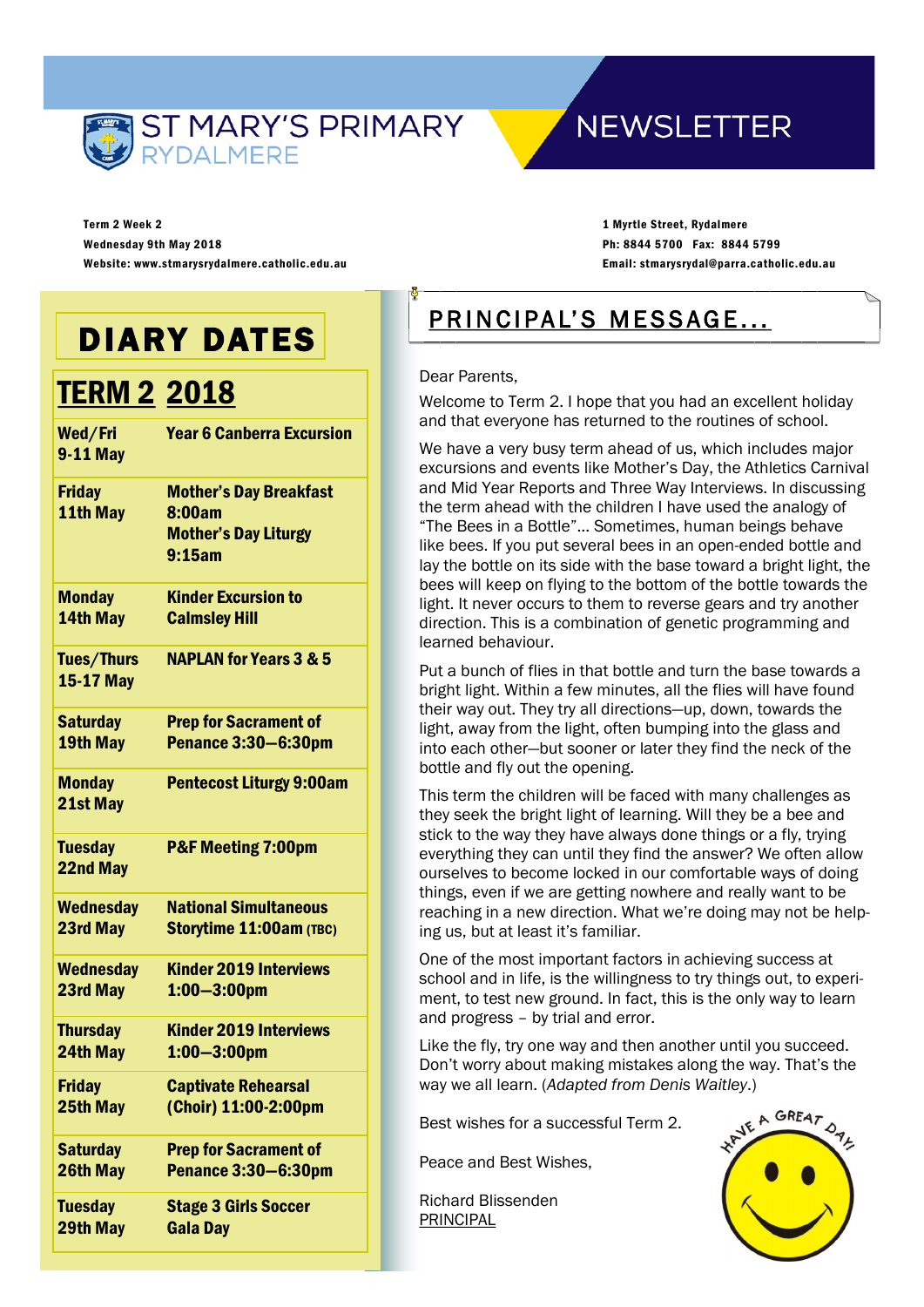#### St Mary's Newsletter……

#### MOTHER'S DAY BREAKFAST & LITURGY

A reminder that our P&F are holding a Mother's Day breakfast for all of the beautiful mum's here at St Mary's. Breakfast will commence at 8:00am outside the School Hall (near the canteen).

You are then invited to join us for our Liturgy being held in the church from 9:15am. All mum's, grandmother's etc are invited to join us for this special celebration.



#### P&F MEETNG

Please mark 22nd May in your diary for the next P&F meeting where special guests from the local council will discuss and present a Road Safety presentation.

#### ANNUAL SEMINAR—MARRIAGE ANNULMENTS IN THE CATHOLIC CHURCH

Each year CatholicCare Solo Parent Services hosts an Information Seminar to help people understand the process of Marriage Annulments in the Catholic Church. The evening is open to anyone who is interested.

Venue: St. Patrick's Cathedral Hall, 1 Marist Place, Parramatta Date: Wednesday 16th May Time: 7pm – 9pm. Registration Essential: PH: 8843 2575 or Email: [soloparentservices@ccss.org.au](mailto:soloparentservices@ccss.org.au)

## NAPLAN 2018

*BIRTHDAY CELEBRATIONS* 



| May 5  | Isabelle Cesar                                |
|--------|-----------------------------------------------|
| May 10 | Jacob Nassima                                 |
|        | Archer Weeden                                 |
|        | Sierra Lake                                   |
|        | <b>Catherine Lim</b>                          |
| May 11 | Lara Kable                                    |
|        | Joel Heiler                                   |
|        | Luke Heiler                                   |
|        | <b>Christopher Mansour</b>                    |
| May 12 | Yomika Dodampegama                            |
|        | Thomas Hill                                   |
| May 13 | Eleanor Park                                  |
| May 14 | Connor Percovich                              |
| May 15 | Amelia Newman                                 |
|        | Joshua Tenorio                                |
| May 17 | Alysha Milic                                  |
| May 18 | Josie Christopherson                          |
| May 19 | Audrey Lampasona                              |
|        | Jake Ban                                      |
|        | Olivia Campos                                 |
| May 22 | Emma Biviano                                  |
|        | We would like to wish all of these children a |

*very happy birthday!!*

In May 2018 the National Assessment Program – Literacy and Numeracy (NAPLAN) will be completed by students in Years 3, 5, 7 and 9. NAPLAN has the support of all state and territory Education Ministers and assesses the literacy and numeracy skills of students across Australian schools. The results of the tests will provide important information to schools about what each student can do, and will be used to support teaching and learning programs. Parents will receive a report indicating their child's level of achievement. Each student's level of achievement will be reported against the national minimum standard. Student background information (student name, gender, date of birth, language background and Aboriginality) will be collected as part of the National Assessment Program. This information is treated confidentially and held securely to ensure that every student's right to privacy is maintained.

In 2018, the NAPLAN tests will be conducted from 15 – 17 May 2018. Friday 18 May – A 'catch-up' day is scheduled for students who missed a test or were absent on a test day.

Students may be exempt from the tests if they:

- Are newly arrived in Australia (less than one year before the test) and with a language background other than English, or
- Have significant intellectual disability and/or significant co-existing conditions which severely limit their capacity to participate in the tests.

Additional information about NAPLAN can be found at: <http://www.nap.edu.au/naplan/parent-carer-support>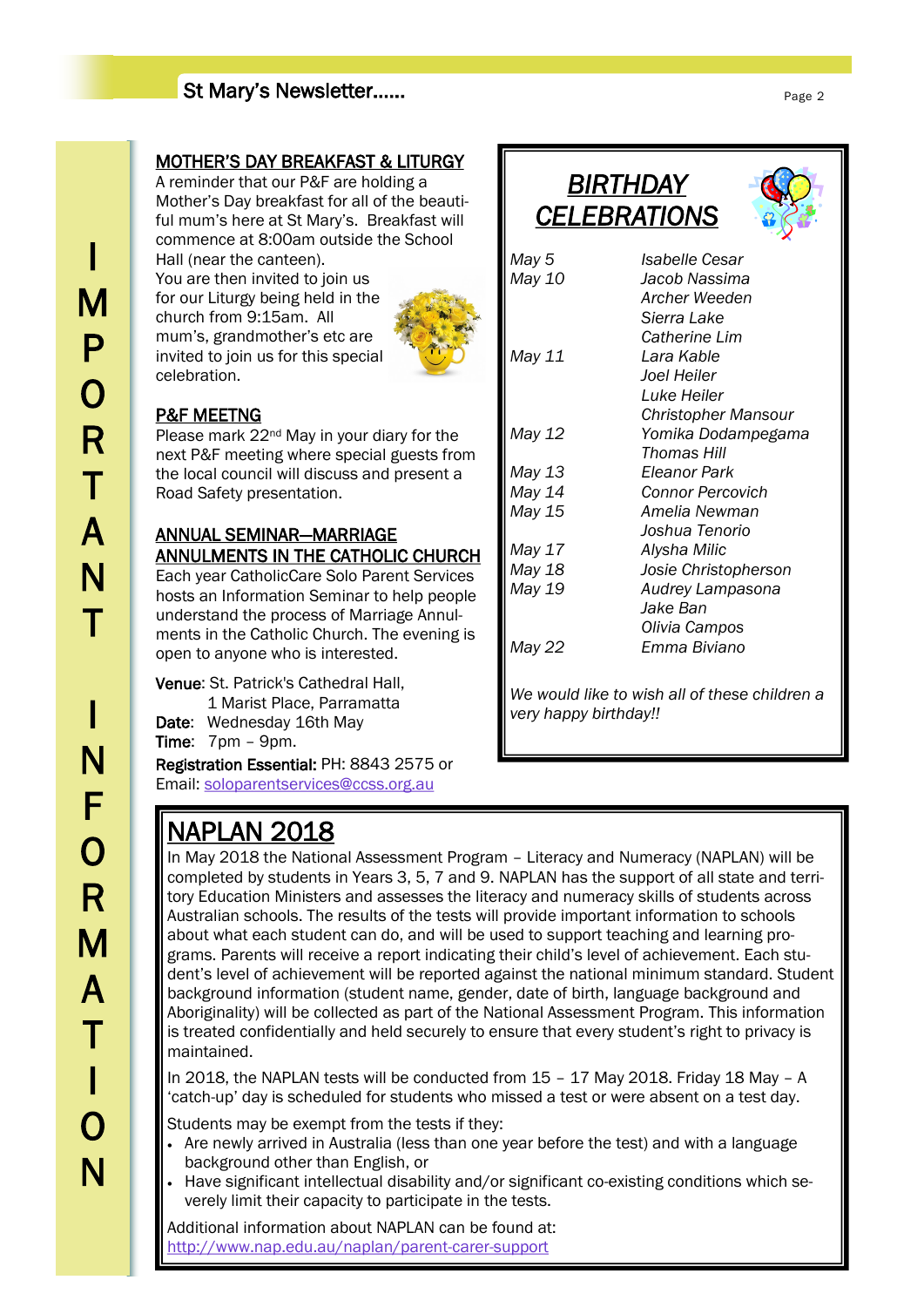#### St Mary's Newsletter….

## ENGLISH UPDATE...



 $MMSM \times 1$ 

The start of the term immediately had students writing with our "shoe" writing installation. Thank you to all families who dropped off shoes before and during the holidays to assist our aspiring student writers! Year 1 wrote about climbing mountains and visiting Unicorn Land. Ana from Year 5 wrote a newspaper report and Brianna from Year 5 was inspired to write a poem. Kiera from year 4 was inspired to use her personal experience with fairytales and inject herself into the story!

| <b>INCIL IFI:</b> User Lan                                                                     |
|------------------------------------------------------------------------------------------------|
|                                                                                                |
| It was a normal and sunny day of school, I                                                     |
| was running ground playing tip<br>$uhen$ <sup><math>\overline{1}</math></sup>                  |
| <i>ripped</i> over<br>mu feet.<br>ruby<br>$3a$ W                                               |
| slippers inst<br>$\circ$<br>$5 \text{Port}$                                                    |
| $-$ 0 $n$<br>l:Ь<br>mu                                                                         |
| `gll ina<br>fori.0<br>subde                                                                    |
| weirdlu tr<br>ansported<br>$-$ the<br>of Oz.                                                   |
| I hit my head on<br>time I reached Oz<br>$f h$ in k<br>the universe.<br>$the - ru$<br>$x + he$ |
| injer than<br>had<br>become eve<br>IDDCYS<br>51                                                |
| hefore<br>$\cdots$                                                                             |
| $was$ oreeted<br>$divoda, the$ ad                                                              |
| Munchkins Cwell, most of<br>them) and                                                          |
| how do<br>to Glinda."<br>3010                                                                  |
| 5ch00<br>answered<br>tο                                                                        |
| 5e<br>$2$ and $9f$ $0z$                                                                        |
| m <sub>u</sub><br>orothu<br>$\circ$                                                            |
| 5010<br>$i$ $\alpha$ $\alpha$ $\alpha$                                                         |
|                                                                                                |
| ์ : Hu<br>(12                                                                                  |
|                                                                                                |
|                                                                                                |

There were many great writing examples from our students right across the grades. You may like to engage in some discussions with your children about what they wrote and what was interesting about all those shoes!

And…….just a library update. A big thank you to all the families who have taken books cover. The P&F were kind enough to allocate significant funds to update our multiple readers and we will soon have these great new literature titles circulating in the classrooms. Thanks again!

These slippers I wear Take me anywhere In my house Being quiet as a mouse As I walk The slippers, they talk, And ask me where to go.



 $Wedd.$  $5100$ novmal  $ha$  $normq$  $(x|n)$